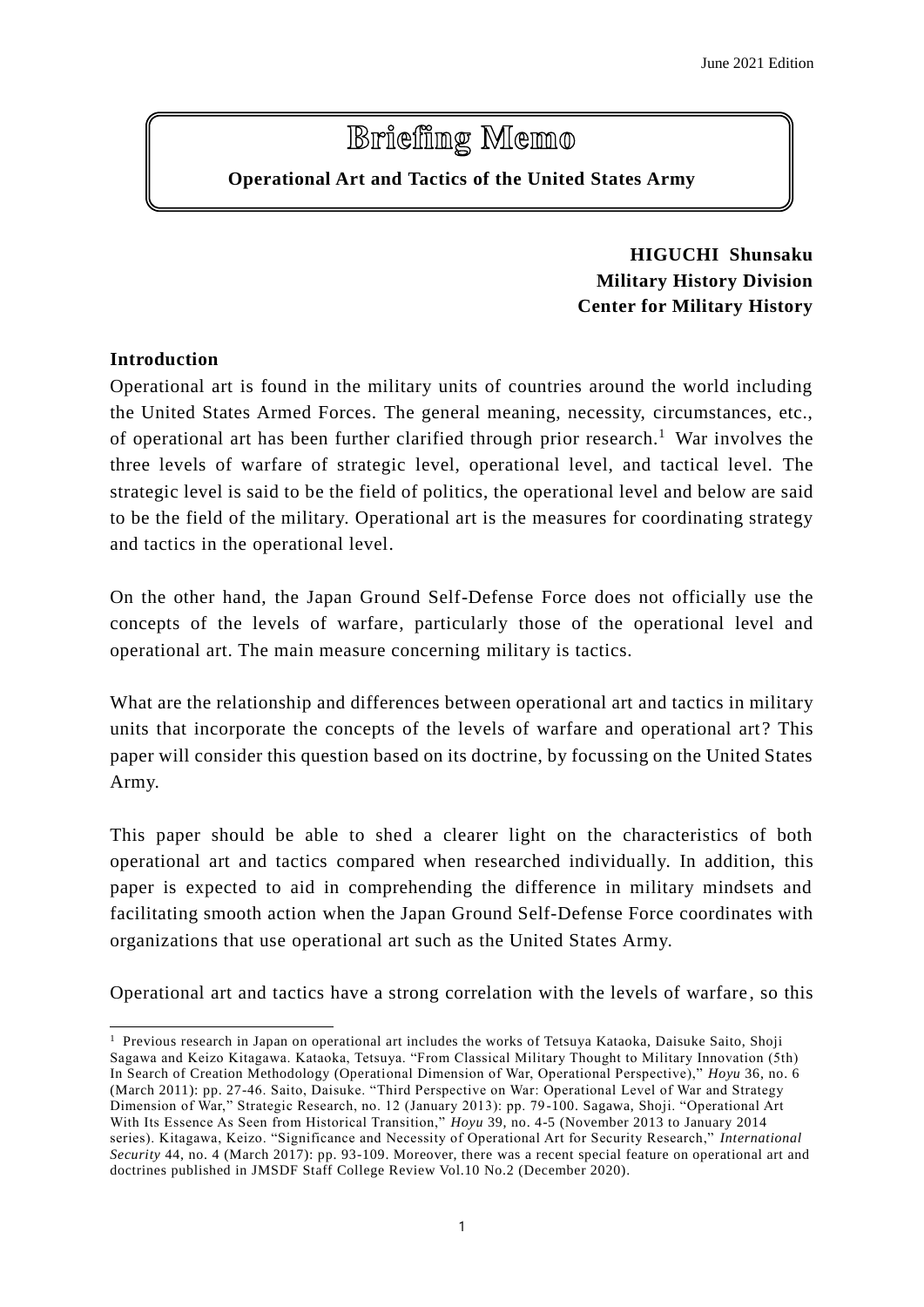paper will first examine the levels of warfare before looking at operational art and tactics. Operational art began appearing in the United States Army's doctrine in 1986. This doctrine was later revised multiple times until today, and in conjunction with this, the definitions and explanations of operational art and tactics found in the doctrine have changed too. This paper's examinations will reference only the doctrine in its current state due to space limitations.

#### **1. The Levels of Warfare**

This chapter will cover what actions are taken at each of the levels of warfare touched upon by the United States Army.

#### **(1) The Levels of Warfare**

The levels of warfare are considered a framework for defining and clarifying the correlation between national objectives, operational approach (see below), and tactical tasks.<sup>2</sup> The United States Army has also established the three levels of the strategic level, operational level, and tactical level. The significance of establishing this framework of the levels of warfare is that it makes clear what roles are played by each level of commanders and headquarters within three broad roles (which are creating strategy, synchronizing and sequencing battles and engagements, or conducting tactical tasks) and that it becomes possible to clarify the accountability relationships by focussing on said roles.

#### **(2) Strategic level**

The scope of "ends," "ways," "means" and (tolerable) "risks" are defined within the strategic level. The "ends" of the strategic level are the objectives of a national or at a multilateral level, or the goals at the theatre level, derived from policies and national strategies. The strategic level defines the "ways" of how to use the powers of a country, including those other than military force, in order to achieve these ends, and the abilities and "means" required to do so.

#### **(3) Operational level**

l

The operational level of warfare links the tactical employment of forces to national and military strategic objectives through the design of campaigns and major operations. It defines what, when, where and how commanders should utilize major units in order to achieve the assigned ends. In contrast to the actions of the tactical level, the ends and the resources that can be used are provided. In addition, actions include not only premade plans, but also the carrying over of tactical victory to the advantages of the strategic level, and reverse tactical losses. Operational art is particularly important in

<sup>2</sup> The relationship between "mission" and "task" in the U.S. Army Doctrine is that mission is the task, together with the purpose.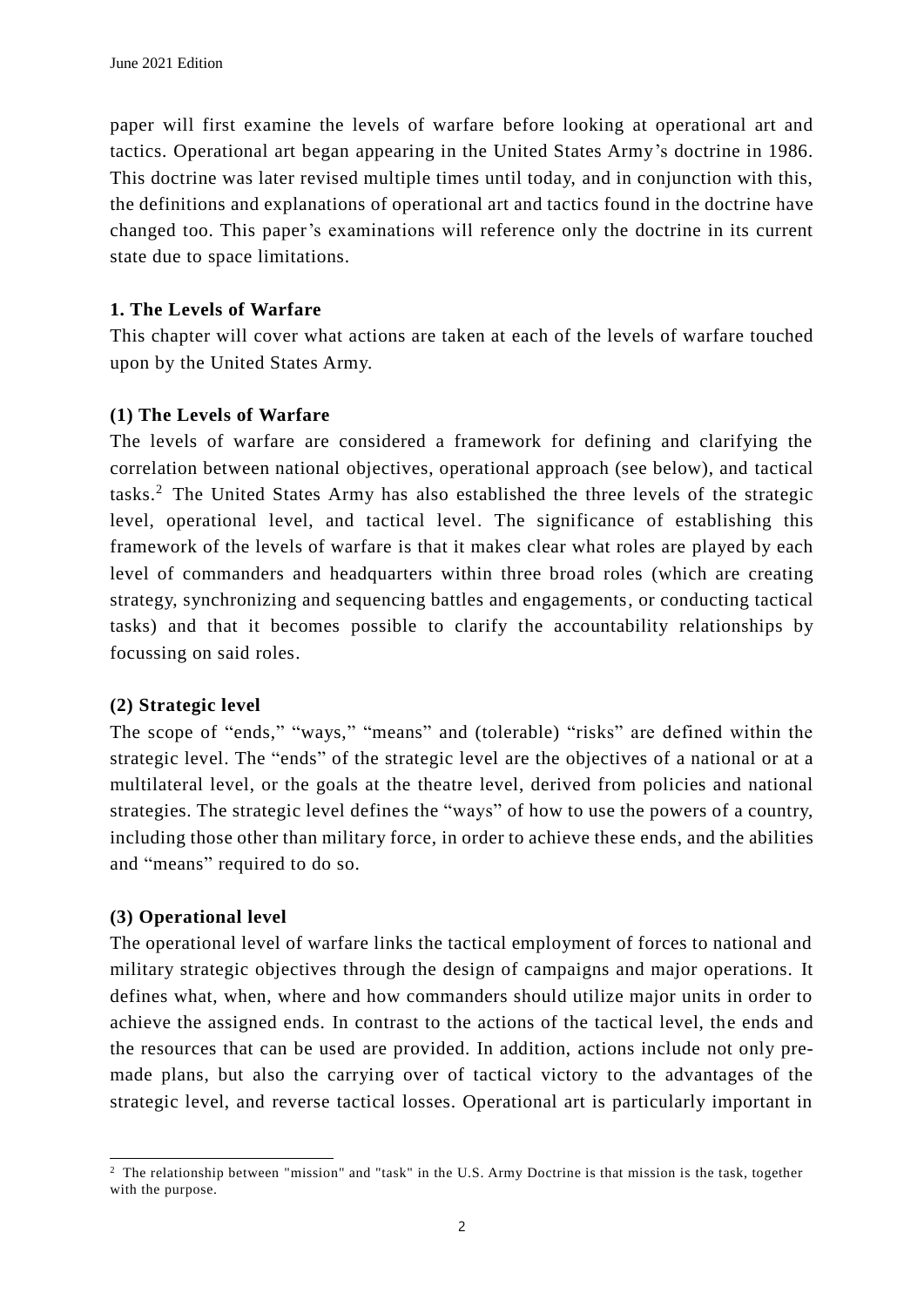this level. 3

#### **(4) Tactical level**

The tactical level of warfare is about the conduct of tactical actions, battles, engagements,<sup>4</sup> and other tactical tasks to achieve military objectives assigned to tactical units or task forces. This level covers tactics.

#### **2. Relationship and Differences Between Operational Art and Tactics**

This chapter compares and examines the definition of operational art and tactics of the United States Army, and the relationship and differences between them per individual item. Table 1 below presents a quick summary of this comparison.

| ۱n۱<br>и |
|----------|
|----------|

l

| Operational Art of the U.S.<br>Army                                                                                                             | Classification           | Tactics of the U.S. Army                                                                                                                                                                                      |  |
|-------------------------------------------------------------------------------------------------------------------------------------------------|--------------------------|---------------------------------------------------------------------------------------------------------------------------------------------------------------------------------------------------------------|--|
| Cognitive approach                                                                                                                              | Definition               | Employment, arrangement<br>and<br>actions of forces                                                                                                                                                           |  |
| • Determine when, where<br>and how to engage in tactical<br>actions<br>• Prepare to perform tactical<br>actions in an advantageous<br>condition | Relationship<br>of both  | Execution of tactical<br>actions<br>arranged by operational art                                                                                                                                               |  |
| Skill, experience,<br>knowledge, judgment,<br>critical thinking, creative<br>thinking, etc.                                                     | Necessary<br>abilities   | · Creative and flexible<br>array of means<br>to<br>accomplish missions<br>of<br>Art<br>• Decision making under<br>tactics<br>conditions of uncertainty<br>· Understanding of effects<br>of combat on soldiers |  |
| · Science of operations                                                                                                                         |                          | Understanding of those<br>Science<br>military aspects of tactics<br>of<br>that can be measured and<br>tactics<br>codified                                                                                     |  |
| PMESII - PT and METT -<br>TC                                                                                                                    | Problem<br>understanding | METT-TC                                                                                                                                                                                                       |  |

<sup>&</sup>lt;sup>3</sup> There is a description of operational art being used in levels outside the operational level in the doctrine.

However, in this paper, operational art is described with a focus on the operational level.

<sup>4</sup> In U.S. Army Doctrine, the following explanations are provided. Engagements are combats conducted by relatively lower echelon maneuver forces, brigades and lower echelon units generally conduct engagements. Battles are larger scale than an engagement, and consist of multiple engagements. Combat is defined as "a lethal clash of opposing wills and a violent struggle between thinking and adaptive commanders with opposing goals."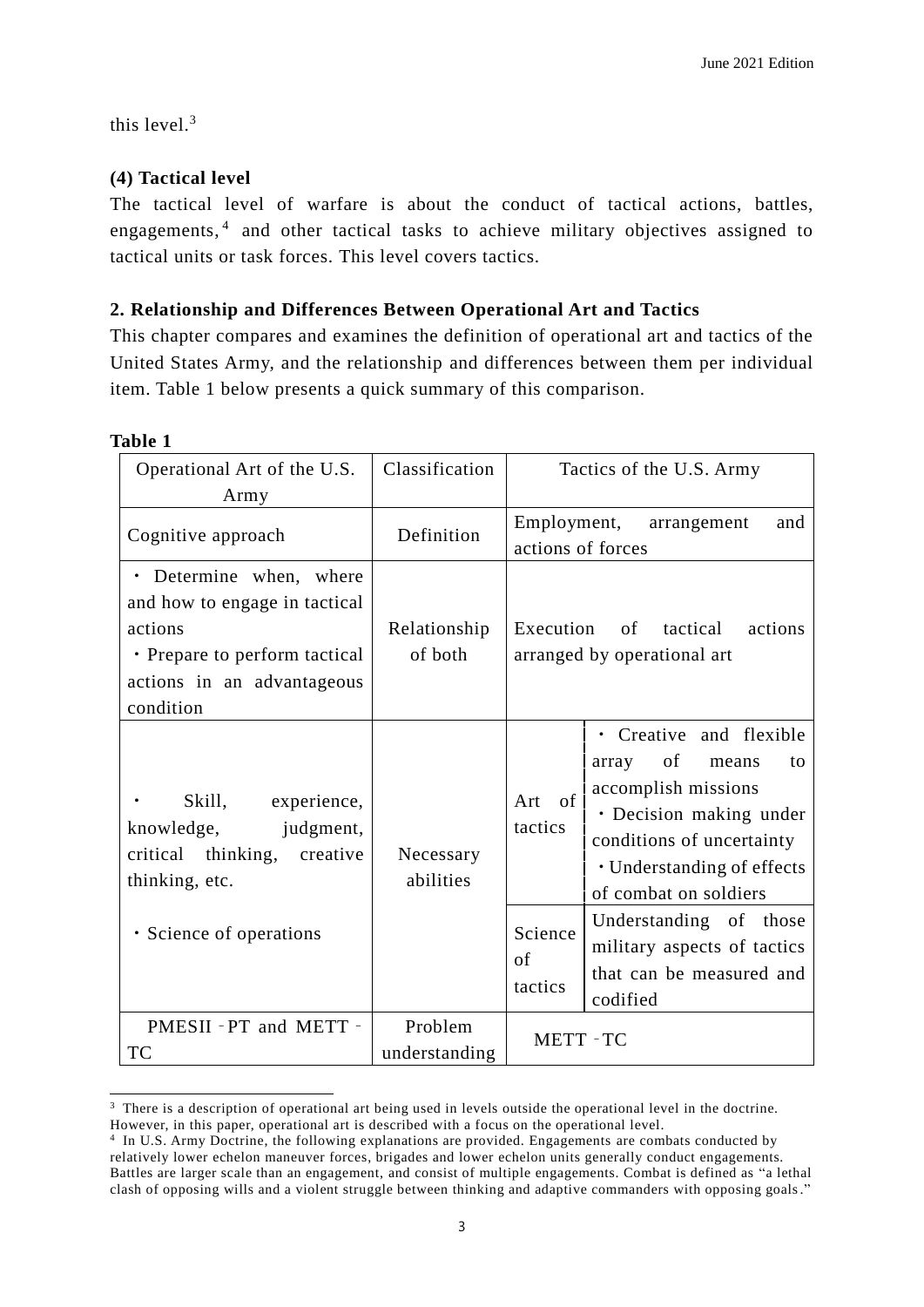## **Table 1 Continued**

| Operational Art of the U.S.                 | Classification | Tactics of the U.S. Army            |                                                                            |
|---------------------------------------------|----------------|-------------------------------------|----------------------------------------------------------------------------|
| Army                                        |                |                                     |                                                                            |
| • Concept of operations<br>• Tactical tasks | Outputs        | Art and<br>science<br>of<br>tactics | Combination of TTP                                                         |
|                                             |                | Tactics                             | Exhibition<br>of<br>combat<br>ability (victory/loss on the<br>battlefield) |

## **(1) Definition**

The definition of operational art is "the cognitive approach by commanders and staffs supported by their skill, knowledge, experience, creativity, and judgment—to develop strategies, campaigns, and operations to organize and employ military forces by integrating ends, ways, and means." "Cognitive" is an adjective that means "related to process of knowing, understanding, and learning something," and the term "approach" also means "method.<sup>5</sup>"

The definition of "operations" by the United States Army is "A military action or the carrying out of a strategic, operational, tactical, service, training, or administrative military mission." Comparing the three terms of "operational level," "operational art" and "operation" gives the impression that operational art contains stronger connotations of "art required for the operational level," rather than "art required for conducting operations."

Next, the definition of "tactics" per the United States Army is "The employment, ordered arrangement, and directed actions of forces in relation to each other." The phrase "forces in relation to each other," is believed to express the belief that tactics begin only after two or more units are present. In addition, from this definition, it is understood that the United States Army includes actions not directly linked to combat in tactics.

Here we will supplement the differences between "tactics" in the United States Army doctrine and the Japanese term for "tactics" (senjyutsu). The term "tactics" is generally used when translating the Japanese term "senjyutsu." The meaning of "senjyutsu" can be, for example, "the art of unit ordered arrangement, movement and exercising of combat ability in the most advantageous way to achieve the mission based on the

l <sup>5</sup> *Longman Dictionary of Contemporary English 4th ed (new),* Kirihara Shoten, 2003.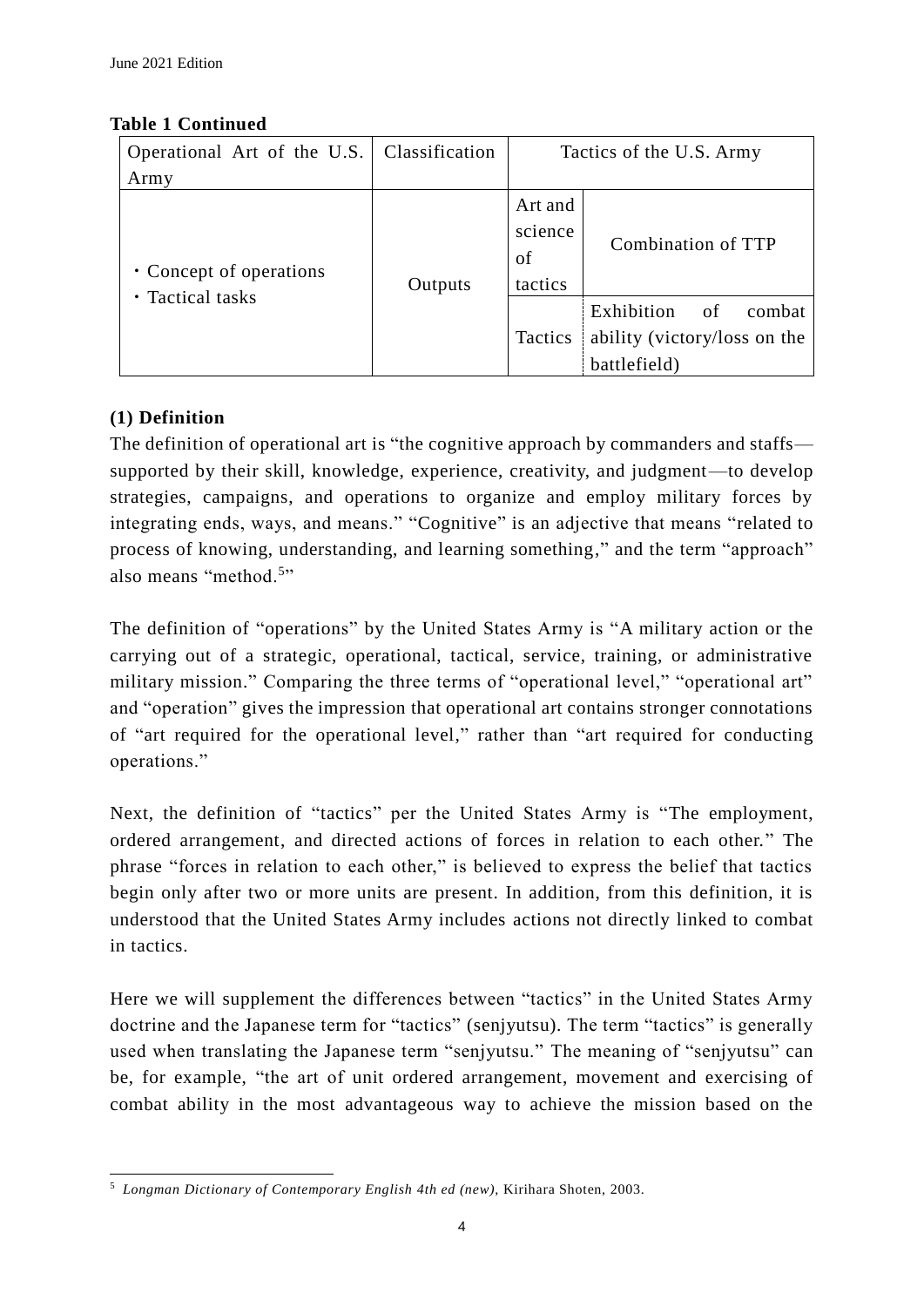situation in operations and/or combat<sup>6</sup> or "measures when conducting combat,<sup>7</sup> and as such, it is essentially "art" or "measures." However, as indicated above, the current definition of "tactics" by the United States Army is "employment, arrangement and actions," which has a slightly different nuance from "art" and "measures" for employment, etc.<sup>8</sup> Either the art of tactics or science of tactics, discussed below, or in some cases both meanings, can apply to "senjutsu" in Japanese. For the purpose of this paper, "tactics" shall indicate the United States Army doctrine's definition of "tactics."

#### **(2) Relationship between Operational Art and Tactics**

First, we will explain the basic relationship between strategic role<sup>9</sup> and tactics of the United States Army.

The strategic role of the United States Army is defined in the doctrine as extending from the deterrence stage prior to conflict to the execution stage during large-scale combat on land within a conflict, and the stage where the outcomes of victory before and after the end of conflict are carried over to the government and others. These roles are executed through decisive action. Decisive actions are actions classified under tactics, and among which are particularly central actions.<sup>10</sup> Decisive actions include offense, defense, stability, and defense support of civil authorities, and strategic ends will be achieved by carrying out these actions continuously and simultaneously.

Operational art, which connects these strategies and tactics, has two major functions. One is directly supporting strategy by consolidating various military activities as strategies, including tactical actions. The other is to ensure that tactical actions occur under the most advantageous condition possible. Through operational art, commanders arrange tactical actions within the framework of time, space and purpose so that actions in pursuit of strategic objectives can take the most optimal form.

In other words, operational art determines when, where and for what purpose to execute (essentially multiple) tactical actions and prepares for the carrying out these tactical actions in an advantageous condition, while tactics is the execution of tactical actions arranged based on operational art.

#### **(3) Differences in Problem Solving**

<sup>&</sup>lt;sup>6</sup> Introduction to Military Science by National Defense Academy Defense Studies Study Group, 2nd ed., 141. Kaya Shobo, 2012.

<sup>7</sup> *Kojien* 6th ed, Iwanami Shoten, 2008.

<sup>8</sup> In the past doctrine, such as the 1993 edition of *FM100-5Operations*, "tactics" is defined as "the art and science of employing available means to win battles and engagements," which was close to the definition of tactics in Japanese.

<sup>&</sup>lt;sup>9</sup> Refers to general roles not a specific mission.

<sup>&</sup>lt;sup>10</sup> Decisive action is located at the top of the tactical doctrinal taxonomy of the U.S. Army, which also encompasses enabling operations such as reconnaissance, security, and troop movement, tactical mission tasks such as ambush and suppress at lower levels, as well as forms of maneuver and forms of defense.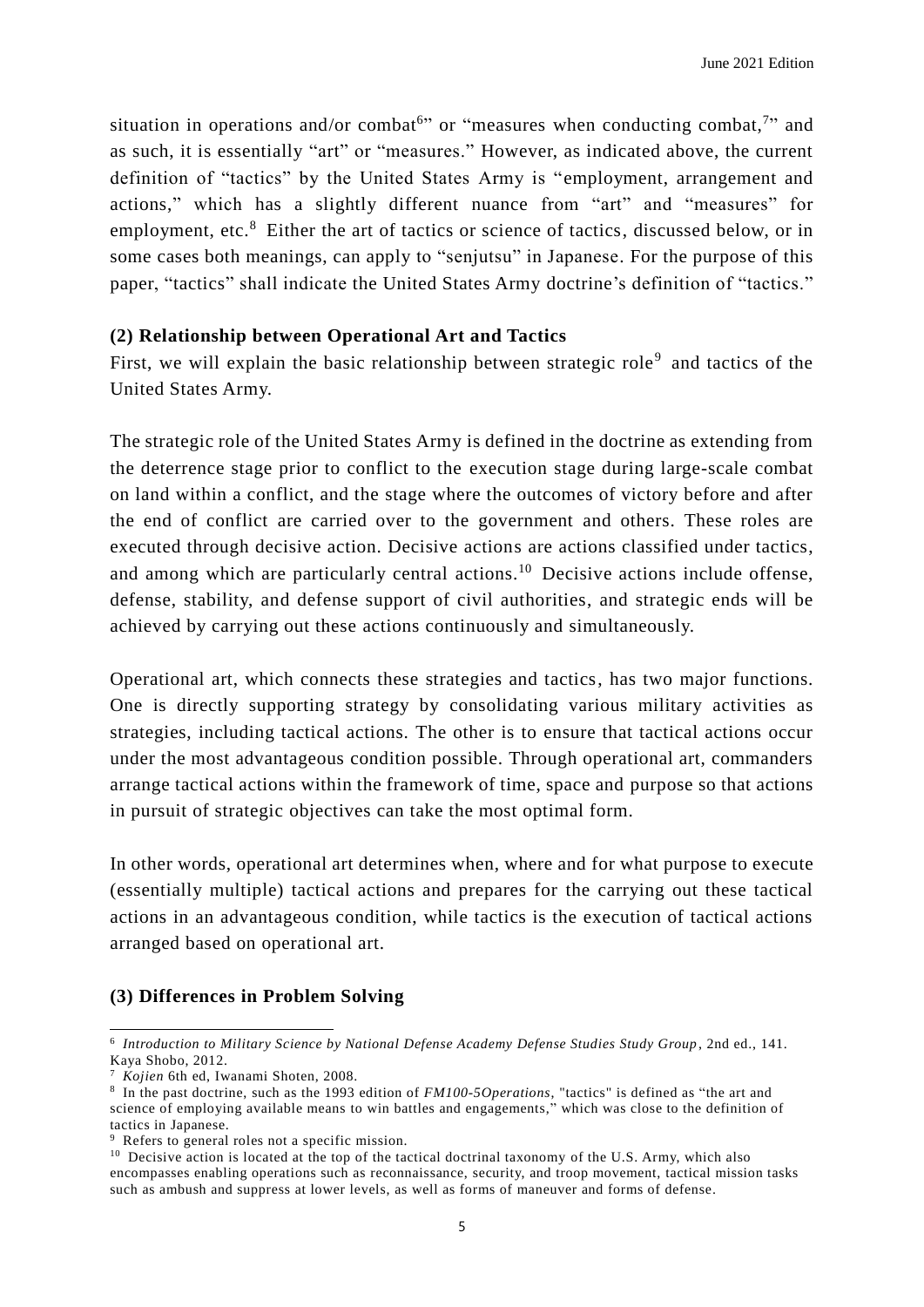Operational art and tactics both have aspects of a method for problem solving at each level of warfare. This chapter will examine the differences of both by focusing on problem solving. As discussed earlier, the tactics of the United States Army include actions not directly related to combat, but this chapter will address problem solving with a focus on combat.

## **i. Skills Needed for Problem Solving**

The words used to express abilities and techniques related to operational art, taken from the doctrine, include skill, broad experience, a knowledge of capabilities, tactics and techniques across multiple domains, judgment, critical thinking, and creative thinking. In addition, as the term "operation art" suggests, it is essentially an "art," but the doctrine also states that the science of operations is also important in order to apply operational art effectively. The definition of science of operations is not clear, but as an example, the doctrine uses the movement times of units or the available supplies, which suggests it relates to matters that can be directly calculated from data or the act of estimating itself.

Meanwhile, the doctrine states that the art and science of tactics is required for tactical problem solving. The art of tactics is comprised of three aspects. First is the creative and flexible array of means to accomplish mission.. Second is decision making under conditions of uncertainty when faced with a thinking and adaptive enemy. Third is the understanding of the effects of combat on soldiers. Understanding of the effects of combat on soldiers means understanding the differences between actual combat and training exercises, and understanding the friction resulting from the violence, death, and chance characterize combat. The science of tactics is explained as understanding of those aspects of tactics that can be measured and codified.. As an example, the doctrine cites matters that can be understood numerically such as friendly and enemy organizations, and documented knowledge such as specific operating procedures.

Comparing the two, both are believed to require creativity or a certain extent of knowledge. However, the art and science of tactics emphasize uncertainty and friction, as they appear to place emphasis on response skills in the field.

#### **ii. Problem Understanding**

In both the operational level and tactical level, problems are understood by comparing the desired situation with the current situation. The indices for comparison are operational variables and mission variables.

First, operational variables are political, military, economic, social, information, infrastructure, physical environment, and time, and can be expressed as the acronym "PMESII-PT." Operational variables are used by commanders and others to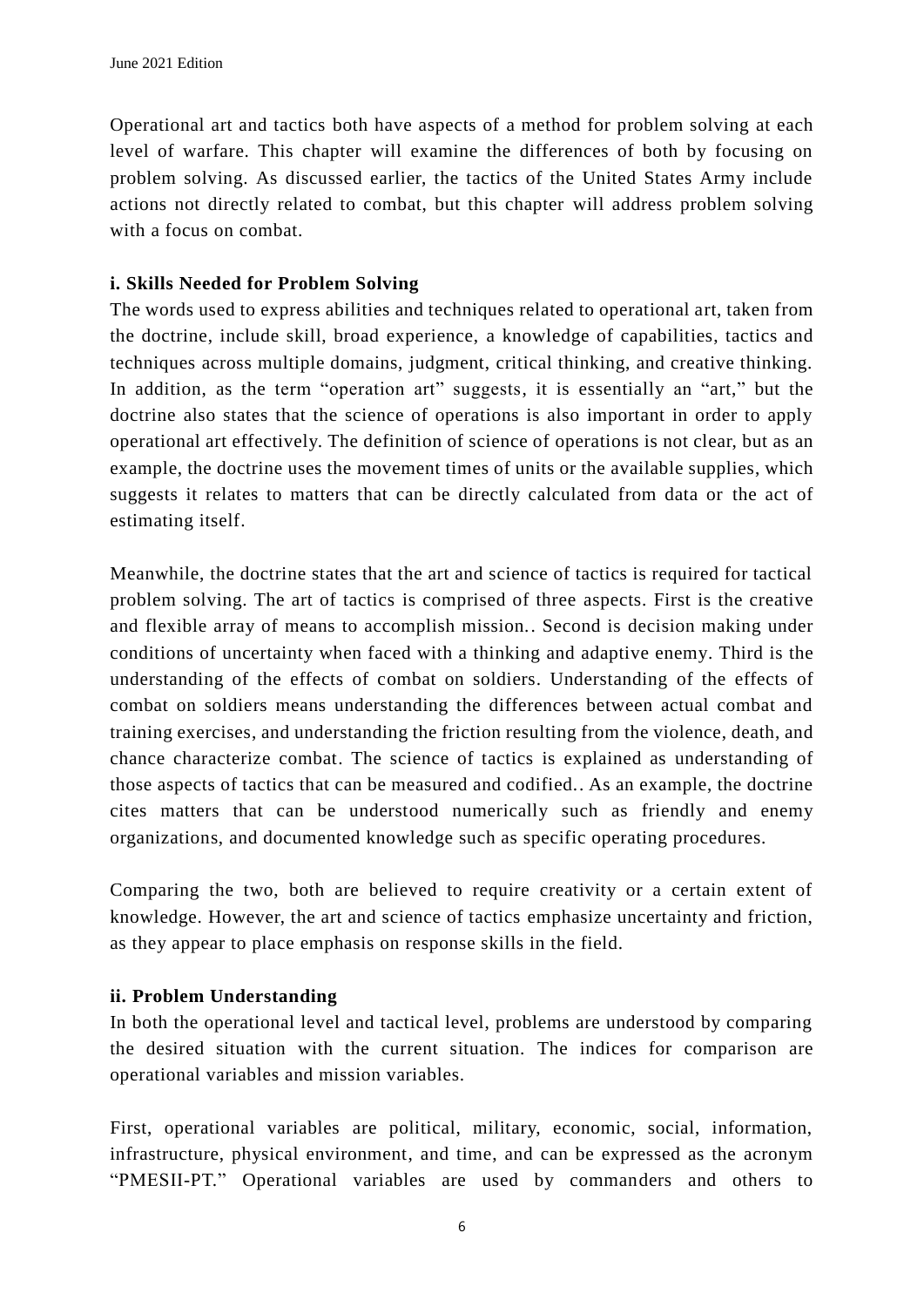comprehensively understand the environment they are placed in prior to being assigned a specific mission.

Next, mission variables are mission, enemy, terrain and weather, troops and support available, time available and civil considerations, and can also be expressed as the acronym "METT-TC." Mission variables are used by commanders after a specific mission is assigned, and they are used to understand matters that have an impact on mission execution. "Mission" is used in the explanation of mission variables, but this is related to analysing the "documents" of the mission and the intention of the senior units in the background in order to make the details of the mission clear.

In the author's opinion, the doctrine clearly states that tactical problems are understood by mission variables, even though the doctrine cannot be used to confirm whether operational variables or mission variables are more important in relation to operational art.

#### **iii. Outputs**

#### **A) Operational Art**

First, we will explain the outputs of operational art. Commanders assigned a mission first consider operational approach. Operational approach is a broad description of what actions must be taken to achieve the assigned mission. However, since realistic considerations are not yet conducted at the stages of operational approach, detailed plans cannot be formulated as is. Commanders convert operational approach to the concept of operations through operational art, and ultimately convert it to the tactical tasks that should be executed. In other words, the outputs of operational art are the concept of operations or the tactical tasks.

Operational approach and concept of operations express methods for achieving a mission, but the concept of operations is derived by adding various reviews, in contrast to operational approach, and improves such matters as formulation and the possibility of execution more than operational approach.

Elements of operational art are used as an intellectual tool to aid this review. Elements of operational art include end state and conditions, center of gravity, decisive points, lines of operations and line of effort, tempo, phasing and transitions, culmination, operational reach, basing and risk. By using elements of operational art, the following three matters will become easier. First is understanding and explaining a commander's plans and method of using combat power. Second is determination of the most effective and efficient usage method of decisive actions. Third is consistency of ends, ways and means based on risk. This paper has already discussed that the scope of ends, ways, means, and risks are stipulated in the strategic level, but operational art will combine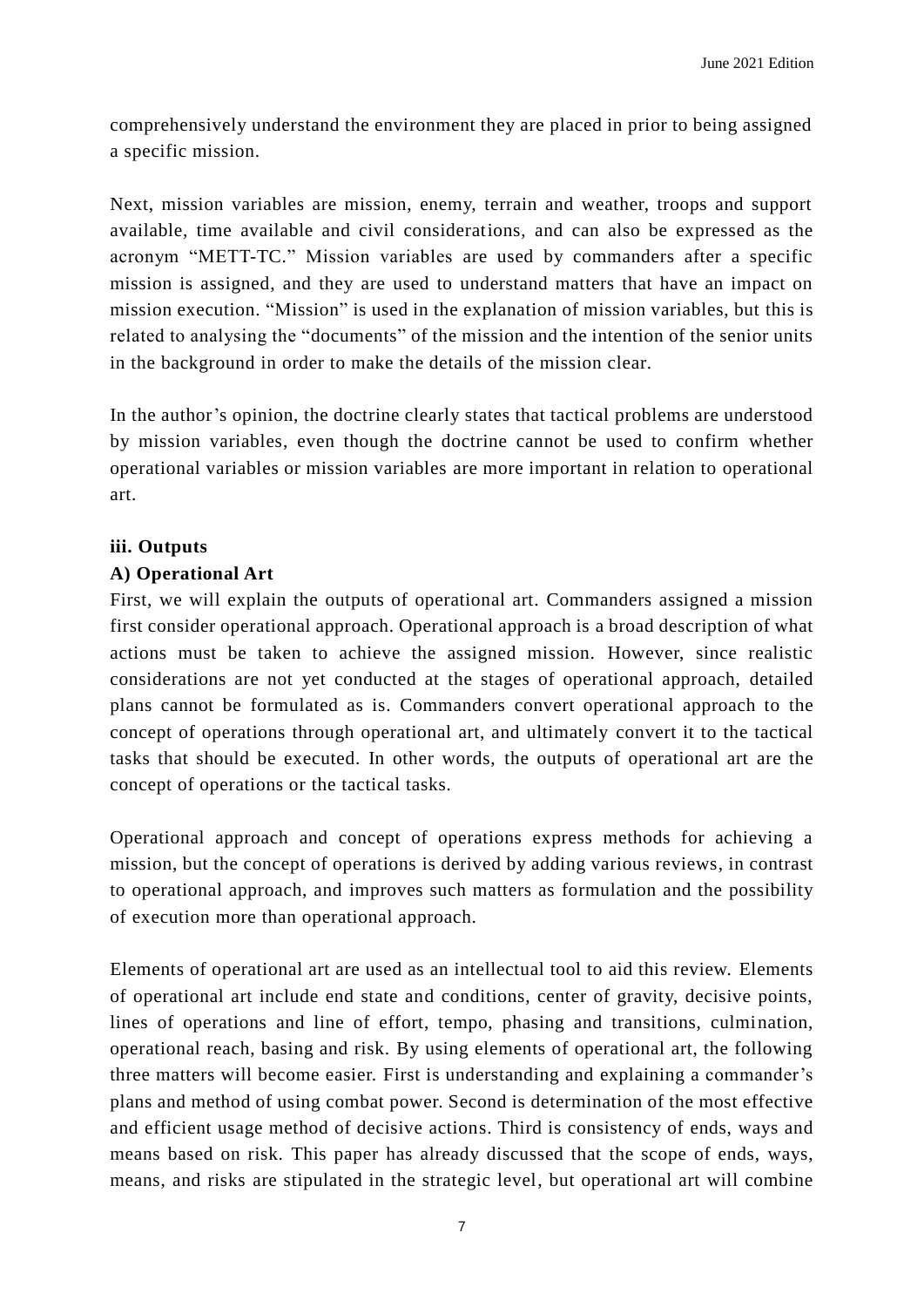these in the appropriate form based on the situation.

In this way, concept of operation and tactical tasks obtained through operational art will always contribute directly or indirectly to strategic ends or high-ranking unit commander's ends, and at least for estimate reasons, they are conditions that are executable and as advantageous as possible, and even if they are actions that carry risk, these will be an acceptable range.

## **B) Tactics**

l

Next, this paper will discuss outputs of tactics. Tactical problems are resolved by using a combination of tactics, techniques, and procedures (below, collectively referred to as "TTP") as well as by using combat power.

Resolving tactical problems using tactics gives the impression of tautology, but this author believes that this means resolving the problems of the tactical level (problems during combat and when executing of tactical tasks) using tactics (employment, arrangement and actions of units), etc. Techniques is defined as "Non-prescriptive ways or methods used to perform missions, functions, or tasks," and are explained as being more specific than tactics. As an example, the actions of some units monitoring the direction of the enemy when a unit is advancing are cited. Procedures are defined as "Standard, detailed steps that prescribe how to perform specific tasks," communication procedures when requesting medical transportation are cited as an example. Combining TTP to adapt to the situation is essential for resolving tactical problems.

Combat power is defined as "the total means of destructive, constructive, and information capabilities that a military unit or formation can apply at a given time ," and is composed of eight elements **(**leadership, information, command and control, movement and maneuver, intelligence, <sup>11</sup> fires, sustainment, and protection**)**. The doctrine states that in order to exhibit combat power and by extension attain victory, it is important for commanders to display and maintain their initiative. Ultimately, solutions to tactical problems result from the collective efforts of a commander's plan and the ability of subordinate leaders to execute it.

In the author's opinion, the relationship between the combination of TTP and use of combat power is not clearly stipulated in the doctrine. From the explanation before and after, the author interprets that the art and science of tactics is used to combine TTP into an appropriate form, which is converted to combat power. As a result, the tactical outputs supported by art and science is the exhibition of combat power, and the victory or loss on the battlefield.

<sup>&</sup>lt;sup>11</sup> Intelligence is the product resulting from the collection, processing, integration, evaluation, analysis, and interpretation of available information.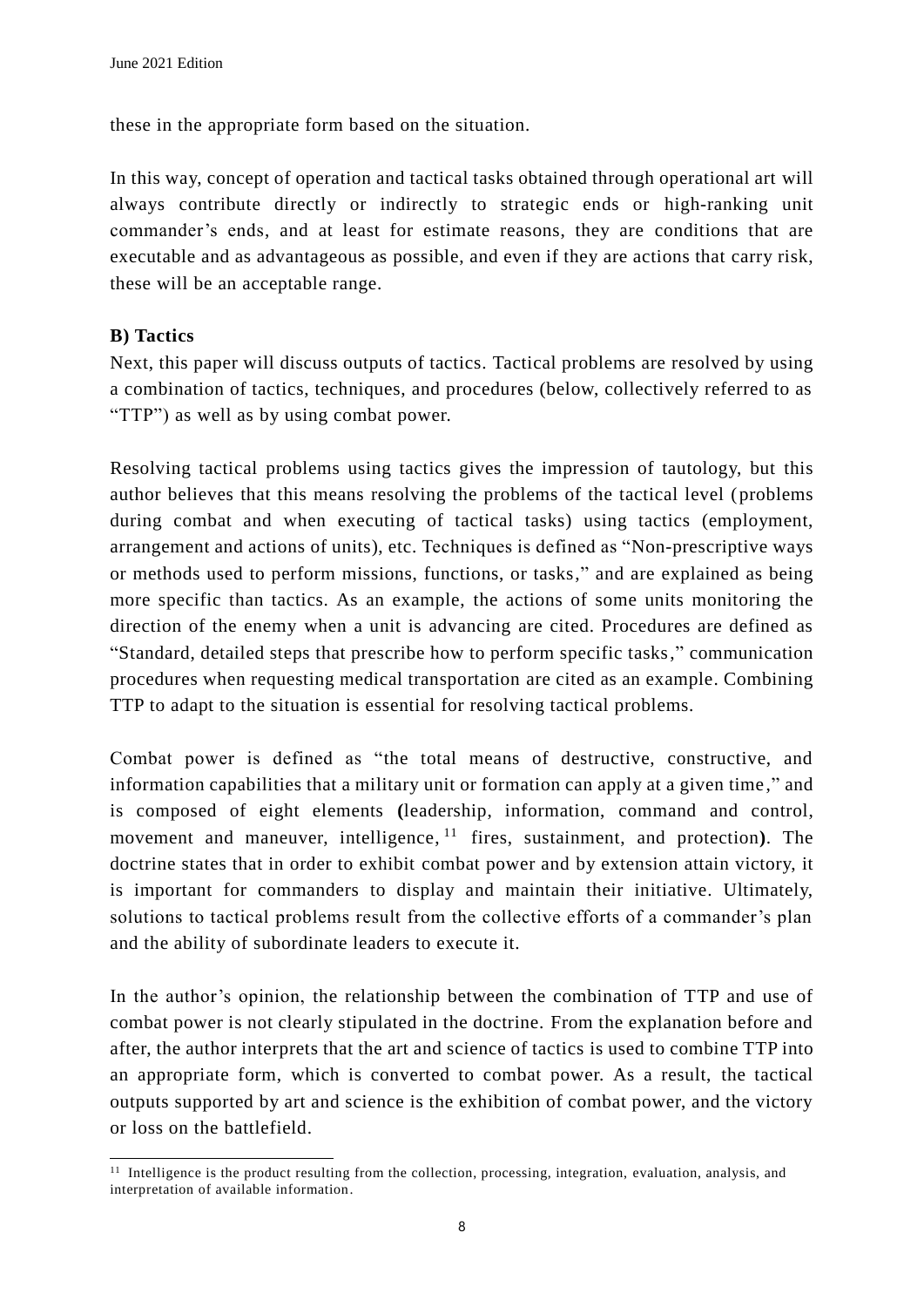#### **(4) Observations**

As compared above, while operational art and tactics of the United States Army are mutually related, understanding of problems, matters for observation, and the outputs are different. Based on this, the following two things can be said.

First, operational art and tactics of the United States Army are separate approaches to address separate mutually related problems. In the scope of this paper, the problems covered by operational art are "what tactical actions should be executed to address strategic ends" and the problems covered by tactics are "how to execute these tactical actions." For tabletop purposes, it is clear that both address separate problems. However, in actual warfare, merging combat that must be won to achieve strategic ends and immediate combat that seems tactically winnable could raise the possibility of errors in the allocation of resources. The introduction of operational art will provide functions that prevent such errors.

Second, the United States Army perceives the problems of "what tactical actions should be executed to address strategic ends" and "how to execute these tactical actions," as problems that require separate solutions. Even if a problem appears to be different, some may have common solutions. Conversely, there are some problems where different answers can be found by changing the solution or perspective. As discussed above, operational art and tactics are separate approaches. If the solution to these two problems could be the same, the need to maintain both operational art and tactics will decline. Furthermore, there could be situations where operational art is not introduced in the first place, or even if it could be, it would eventually be eliminated or integrated into one due to such issues as costs needed for research or mastery. The difference between organizations that have introduced operational art and those that have not can likely be found in differences in interpretations of these two problems.

#### **Closing**

This paper compared the operational art and tactics of the United States Army and revealed the relationship and differences between them. In addition, this paper allows us to derive the following hypothesis: "organizations that do not have operational art use the same solutions for both the problems of 'what tactical actions should be executed to address strategic ends' and 'how to execute these tactical actions.'"

How does this hypothesis apply to the Japan Ground Self-Defense Force? Speaking from the author's personal experience, the Japan Ground Self-Defense Force's senjyutsu training covers "what type of tactical actions to perform towards the 'tactical ends' of high-ranking units," as part of "how to execute these tactical actions," but does not cover "what type of tactical actions to perform towards 'strategic ends.'" However, the